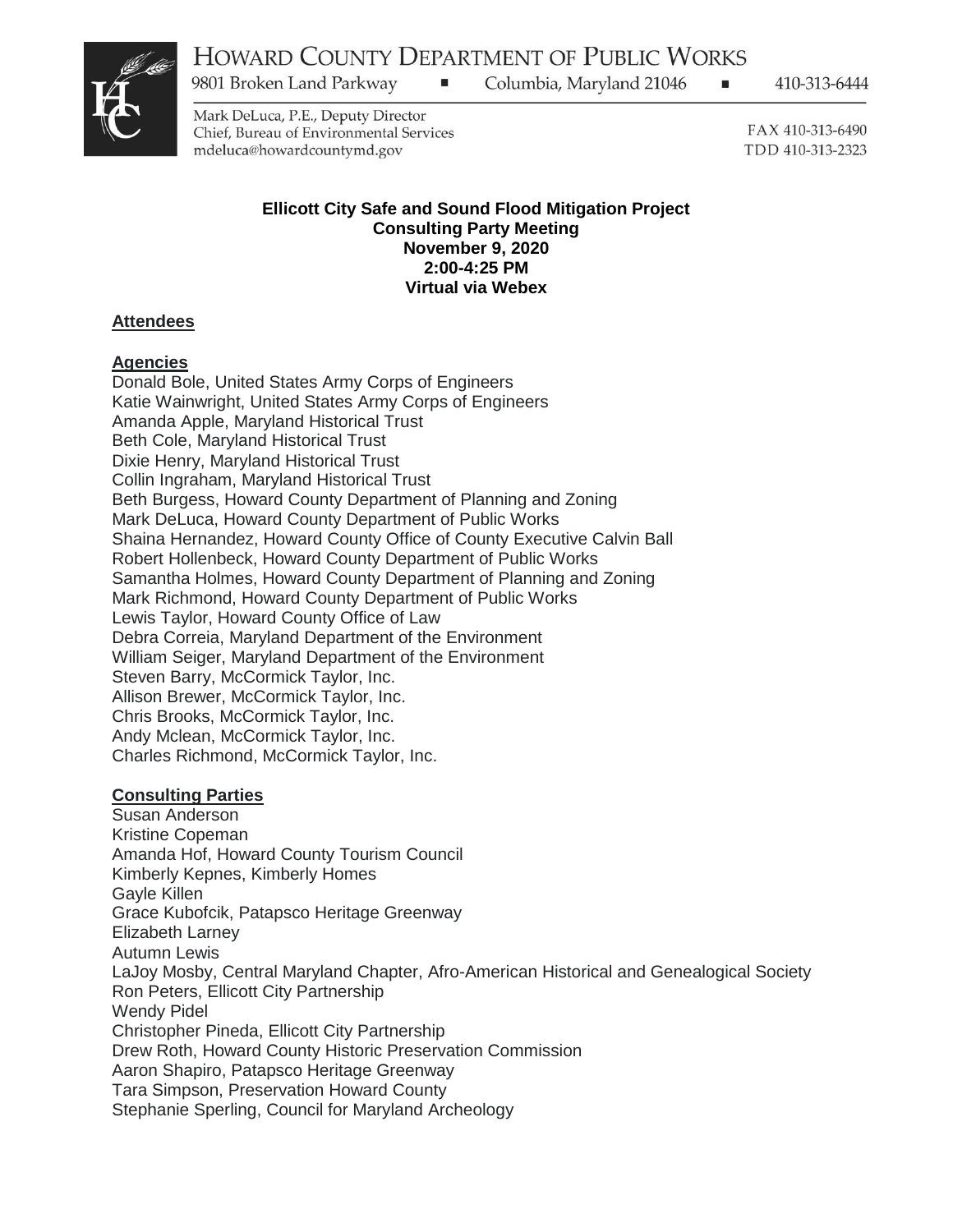

Bruce Taylor, Historic Ellicott Properties Rich Taylor, Nora Enterprises LLC Eileen Tennor, Howard County Historic Preservation Commission Liz Walsh, Howard County Council Lisa Wingate, Patapsco Heritage Greenway Erica Zoren, Howard County Historic Preservation Commission

## **A. Introduction, background, and purpose**

Mark Richmond, Howard County Department of Public Works Environmental Services, provided an introduction and reviewed the rules and procedures for the meeting. Mr. M. Richmond stated that the purpose of this meeting was to gather ideas to avoid, minimize, and mitigate impacts to historic properties associated with the construction of the proposed Ellicott City Safe and Sound Flood Mitigation Projects, located in Ellicott City, Howard County, MD. These ideas will be considered when drafting a Programmatic Agreement (PA) which will detail the agency's (USCAE) applicant's (Howard County) Section 106 requirements and responsibilities before, during, and after construction.

Donald Bole, United States Army Corps of Engineers (USACE), and Beth Cole, Maryland Historical Trust (MHT), were unable to provide opening remarks due to technical difficulties. Ms. Cole and Mr. Bole stated that the meeting should proceed without their opening remarks.

Mr. M. Richmond began with a review of the process, initial submission, and revisions / progress to date. He provided a background history of the flood history in Ellicott City and discussed the watershed. The Joint Permit Application (JPA) was provided to the Maryland Department of the Environment and USACE and presented the preliminary concepts. Since the JPA was submitted, efforts have been undertaken to limit/reduce impacts. In August 2018, a flood mitigation plan was presented to the public. The plan called for the removal of ten buildings in the lower Main Street area, within the Ellicott City Historic District. A revised flood mitigation plan was subsequently developed that expanded the project and reduced the impacts to the lower Main Street area. This plan was presented in the JPA presented as part of the September Public Hearing.

Charles Richmond, historian with McCormick Taylor, Inc. (MT), provided an overview of the Section 106 process. He noted the National Historic Preservation Act and the National Register of Historic Places and their relation to the Section 106 review process. Key terminology related to the Section 106 process was shared. A brief overview of the key steps associated with the Section 106 review process were presented, including discussion of the Area of Potential Effects (APE), historic properties, project effect findings, and resolution of adverse effects. Mr. C. Richmond noted the historic properties eligible for or listed in the National Register that are located in or immediately adjacent to the APE of the project, which included the Ellicott City Historic District (HO-78), Baltimore & Ohio Railway Ellicott City Station (also a National Historic Landmark) (HO-71), US Route 40 milestone (HO-591), and Tiber Alley Bridge over Tiber River (HO-669).

### **B. 8777 Frederick Road Culvert Project**

Mark Richmond provided a description of the project activities which consists of the introduction of a replacement culvert along with flood zone grading to improve stream conveyance. Charles Richmond highlighted the APE and historic properties that are present. The house at 8777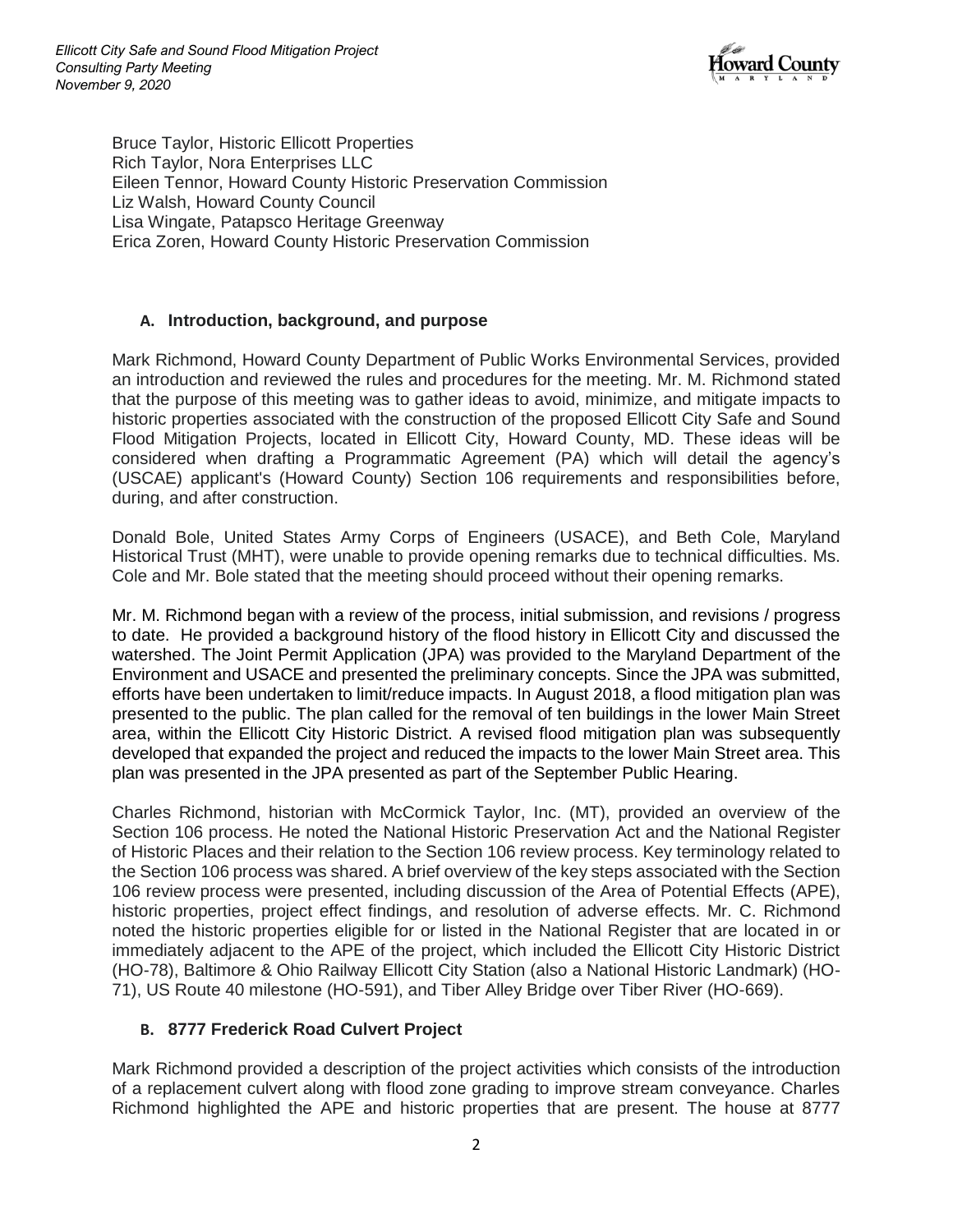

Frederick Road, also known as Earlougher's Tavern (HO-364), has been determined to be potentially eligible for the National Register. In addition, the Frederick Road Survey District (HO-899) has also been determined to be potentially eligible for the National Register. The project would require the demolition of Earlougher's Tavern, which would be an Adverse Effect.

Liz Walsh questioned how the project was developed and the need to demolish 8777 Frederick Road; as when considering/comparing each property in the area, this property seems to be the most historic significance. Mark Richmond responded that the site was the best potential location for a second culvert from a hydraulic standpoint. He noted that the project team will investigate other alternatives as the project advances to final design.

Grace Kubofcik (Patapsco Heritage Greenway) questioned if it was possible to consider relocation of the building to avoid an adverse effect. Mark Richmond stated that he had received the Patapsco Heritage Greenway comments regarding the Section 106 review. He noted that the potential to relocate the building will be explored as potential mitigation.

Tara Simpson (President of Preservation of Howard County) expressed concern with potential impacts to St. Paul's cemetery. Mark Richmond stated that any potential impacts to the cemetery will be investigated and efforts to scale back will be part of the final design.

Elizabeth Larney, a member of the Cemetery Preservation Advisory Board of Howard County, noted that Hudson Branch had a significant impact on erosion in the area of the St. Paul's cemetery. She questioned what the impact of the flow of water on the cemetery would be and if the proposed designs would mitigate further erosion. Mark Richmond stated that impacts and mitigation will be defined by the Final Design. Elizabeth Larney mentioned that there are descriptions of the cemetery in deed references from 1841 and 1857. She will provide the deed information to Mr. M. Richmond. *Response: Consulting parties will be notified of the findings of any investigations related to potential impacts to the cemetery.*

The APE for the project was questioned. Mark Richmond said that it is expected that the APE to the east side would be needed due mostly to construction access.

Stephanie Sperling (incoming President of the Council for Maryland Archeology) noted that she is aware of 2017 archaeological investigations in the Ellicott City area. She questioned if there will be archeology work done on this property. Mark Richmond indicated that once designs are more fully developed all appropriate studies will be undertaken. *Response: Archaeological investigations will be included as a stipulation in the Programmatic Agreement. The need and methodology for any future archaeological investigations will be determined in consultation between all signatories, and consulting parties will have opportunity to comment.* 

Drew Roth (Howard County Historic Preservation Commission) asked what measures have been taken to mitigate impacts to 8777 Frederick Road. Mark Richmond stated that efforts will be made to seek ways to avoid 8777 Frederick Road.

Dixie Henry (Maryland Historical Trust) stated that the main purpose of the consulting party meeting was for a discussion of impacts early in the design process. She also noted that a purpose was to generate good and creative mitigation ideas.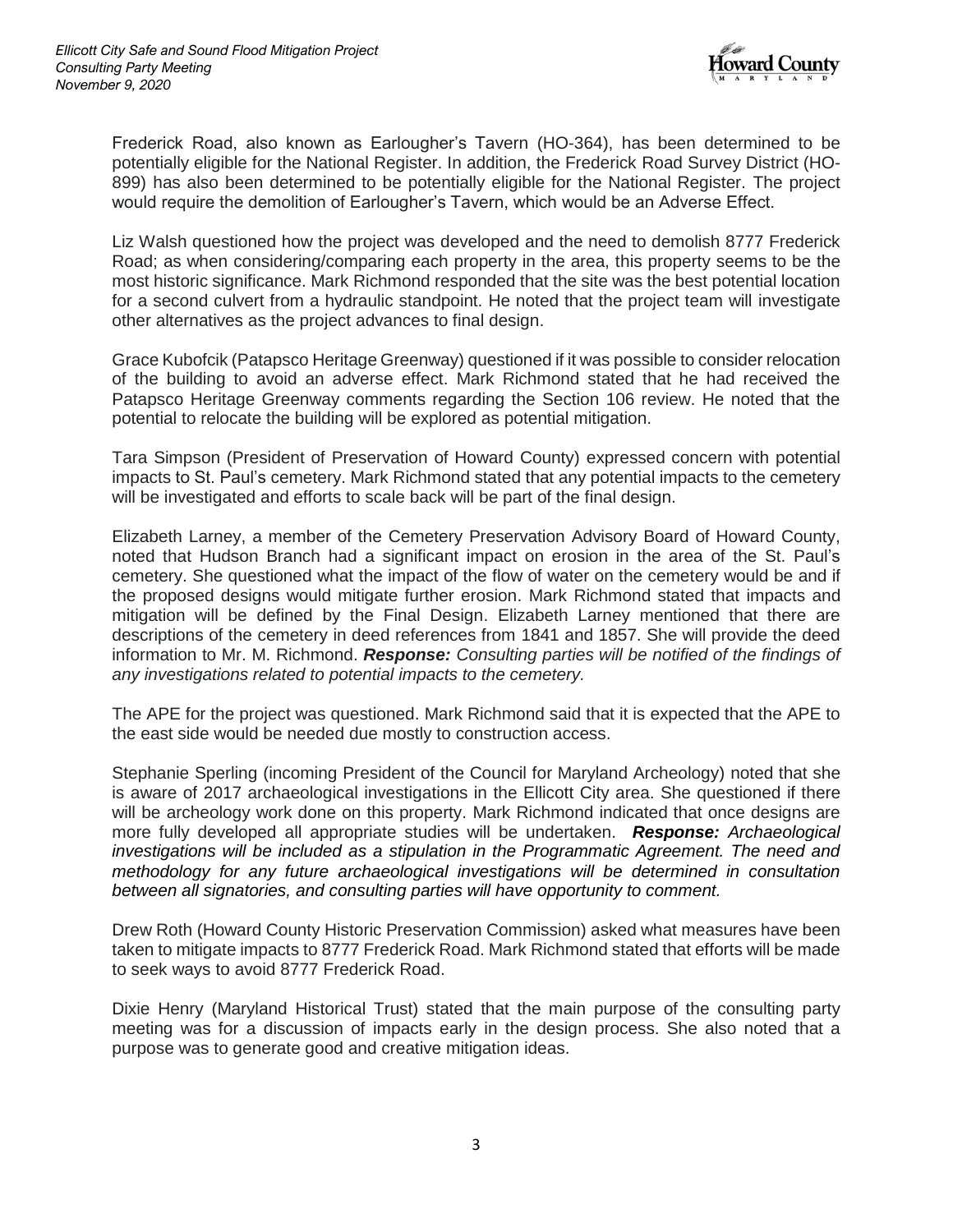

### **C. 8600 Frederick Road High Flow Bypass Project**

Mark Richmond provided a description of the project. He noted that the project included the introduction of four 66' bypass culverts and was intended to keep water off the road and improve stream conveyance.

Charles Richmond stated that the APE is completely within the boundary for the National Register listed Ellicott City Historic District and Frederick Road Survey District. A total of four buildings are proposed for demolition: 8601 and 8611 Frederick Road and 8578 and 8590 Main Street. These buildings are contributing elements of the historic district. The properties at 8629 and 8637 Frederick Road were originally noted as potential demolitions as part of the project, as shown on the JPA plans for the September Public Hearing, but the project design and plans have been modified to avoid these two buildings.

Gayle Killen, owner of the 'Catherine Kuhn House' (HO-482), had questions about the project. Ms. Killen noted that, in her opinion, the project appears to accelerate flow through the community and adds to the flow by adding a collective 115" of piping. She also questioned if there were calculations for alternatives to moving water. Ms. Killian also asked if it would be possible to create a detention area. Mark Richmond responded that he has received Ms. Killen's comments that were submitted in response to the JPA and that the comments will be responded to. He noted that as opportunities to discuss the project had previously occurred during the public comment period this was not the venue to discuss a re-design of the project. This meeting is intended to address concerns related to historic properties and offer potential mitigation measures.

Liz Walsh (Howard County Council) asked what analysis can be done to try and avoid demolition of other properties and are there opportunities to move water in different areas that would potentially reduce the impact to historic properties. Ms. Walsh asked how the project was changed to avoid demolition of the houses at 8629 Frederick Road and 8637-8639 Frederick Road. Mr. M. Richmond stated that the channel grading was able to be redesigned to avoid taking the buildings. He also noted that in other cases we may not be able to avoid direct impacts.

Drew Roth (Howard County Historic Preservation Commission) asked if it would it be reasonable to consider the stream channel as an historic resource and/or a contributing element of the Ellicott City Historic District. *Response: According to National Register guidance, natural waterways or bodies of water are generally excluded from being considered as historic elements of a property. Based on that understanding, stream channels are not considered as potential contributing elements of an historic resource, unless they possess historic significance on their own merits.*

Mark Richmond reported that the new pipes for the 8600 Frederick Road High Flow Bypass Project are not replacing the stream but are part of a bypass. He indicated that there will be grading upstream and downstream.

Tara Simpson (Preservation Howard County) encouraged the consideration of efforts to reduce the total number of demolitions. She also questioned if efforts are being made to salvage elements of buildings that may be demolished and, if so, who would be responsible for cataloguing those elements. Zach Hollenbeck (Howard County) noted that Lidar scans can be prepared that will produce 360° representations of any building that is impacted by the project. He provided a review of the documentation procedures and the current efforts of the County's Survey Department and the County's Architectural Historian. Charles Richmond indicated that salvage of architectural elements could be incorporated as a mitigation measure and the details of the salvage process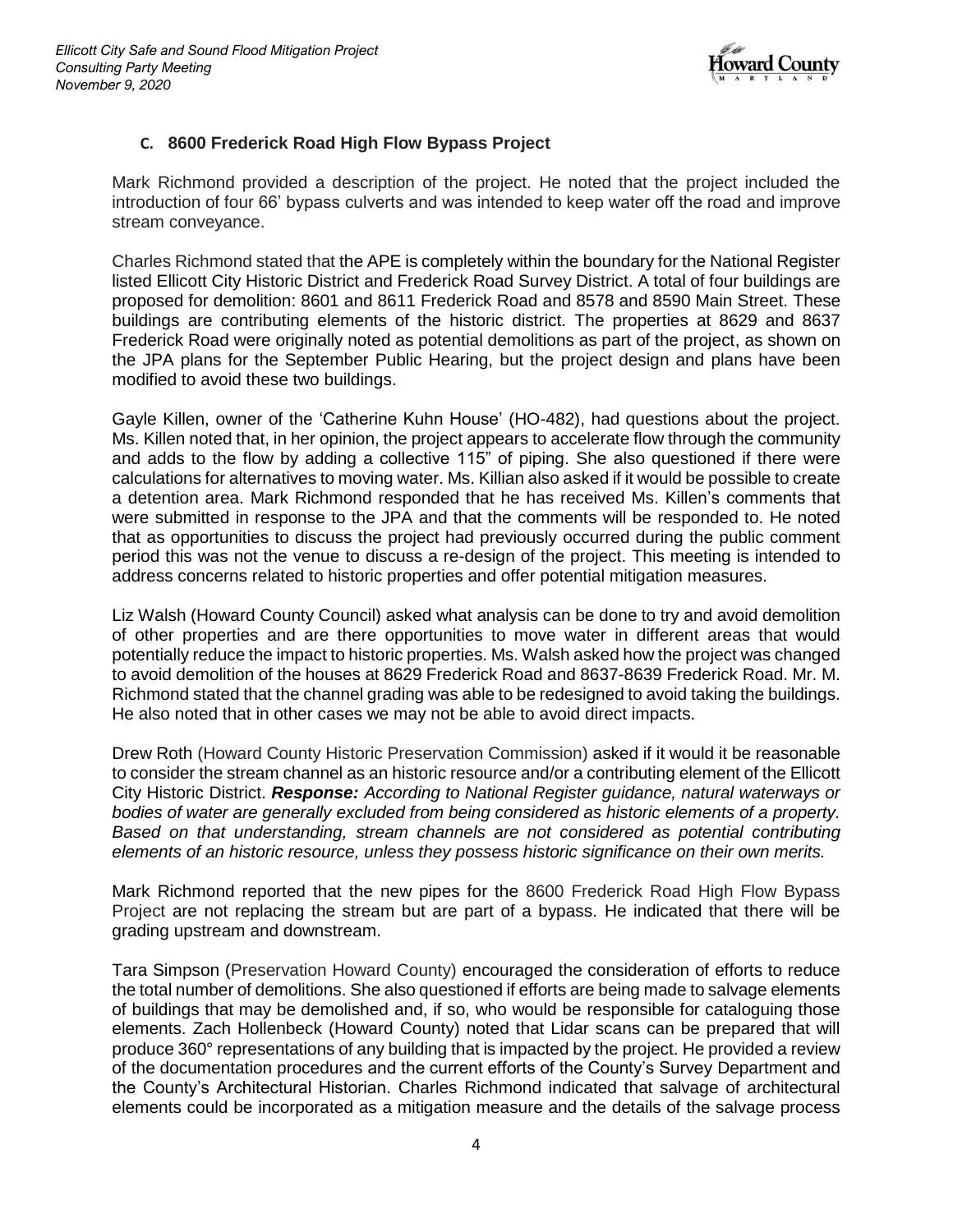

would be defined as part of the Programmatic Agreement. (Salvage of architectural elements would be a potential mitigation measure that could be applied to any of the seven individual projects that comprise the overall Safe and Sound Flood Mitigation Projects and is not specific the 8600 Frederick Road High Flow Bypass Project). Ms. Simpson also stressed the importance of the historic streetscape as an element of the historic setting and the overall Ellicott City Safe and Sound Flood Mitigation Project's impact to the setting should be considered.

Elly Cowan (Preservation Maryland) encouraged documentation of buildings, including the use of Lidar scans or HABS-equivalent documentation, prior to their demolition. She also suggested that the inclusion of interpretative signage would be valuable as a potential mitigation measure. Ms. Cowan also suggested the creation of a mitigation fund that could support preservation of the remainder of the historic district.

### **D. 8552-8534 Frederick Road Flood Berm / High-Flow Bypass Project**

Mark Richmond provided a brief project description. The properties within the APE for this project are all located within the Ellicott City Historic District. The plans shown in the JPA Public Hearing in September called for the demolition of three residential buildings and two garages, but the design has been revised. The project will now result in the demolition of only the garages found at 8500 and 8512 Main Street.

Gayle Killen had concerns about the project's impacts. She questioned the impact of accelerating the flow through the community and had concerns about moving the outfall closer to her home. Ms. Killen asked the project team to take into consideration that four 66" culverts occupy space that mitigate and slow the flow of water around her home. She had concerns about how the project would impact the additional flow. She also noted that the proposed new culverts would have a 2' drop in slope and was concerned with the impacts of the change.

Mark Richmond indicated that the 100-year flood plain, velocity, shear stress, and other factors were taken into account during the design process. Mr. M. Richmond stated that Ms. Killen's comments will be addressed and taken into account during design.

Ms. Killen asked to see modeling and projections to justify the finding of no impact on her property. *Response: The purpose of the Section 106 review is to assess if an undertaking has the potential to affect historic properties. In this case, the proposed project would be an intrusion within the Ellicott City Historic District, but the activities do not have the potential to detract from the qualities that make 8600 Frederick Road a contributing element of the Ellicott City Historic District. This does not mean that the project activities do not have other, non-Section 106 impacts.*

Susan Anderson was identified as having comments, but these were not heard due to technical difficulties with the Webex audio.

### **E. North Tunnel Project**

Mark Richmond provided a description of the North Tunnel project and noted that the final alignment has not been selected at this time. The APE for the North Tunnel project is completely within the Ellicott City Historic District. The APE for the North Tunnel project has been drawn to include the extent of all the alignments being considered and takes into account potential noise and vibration impacts that have the potential to affect contributing elements of the Ellicott City Historic District. Once a final alignment has been selected, it is expected that the APE will be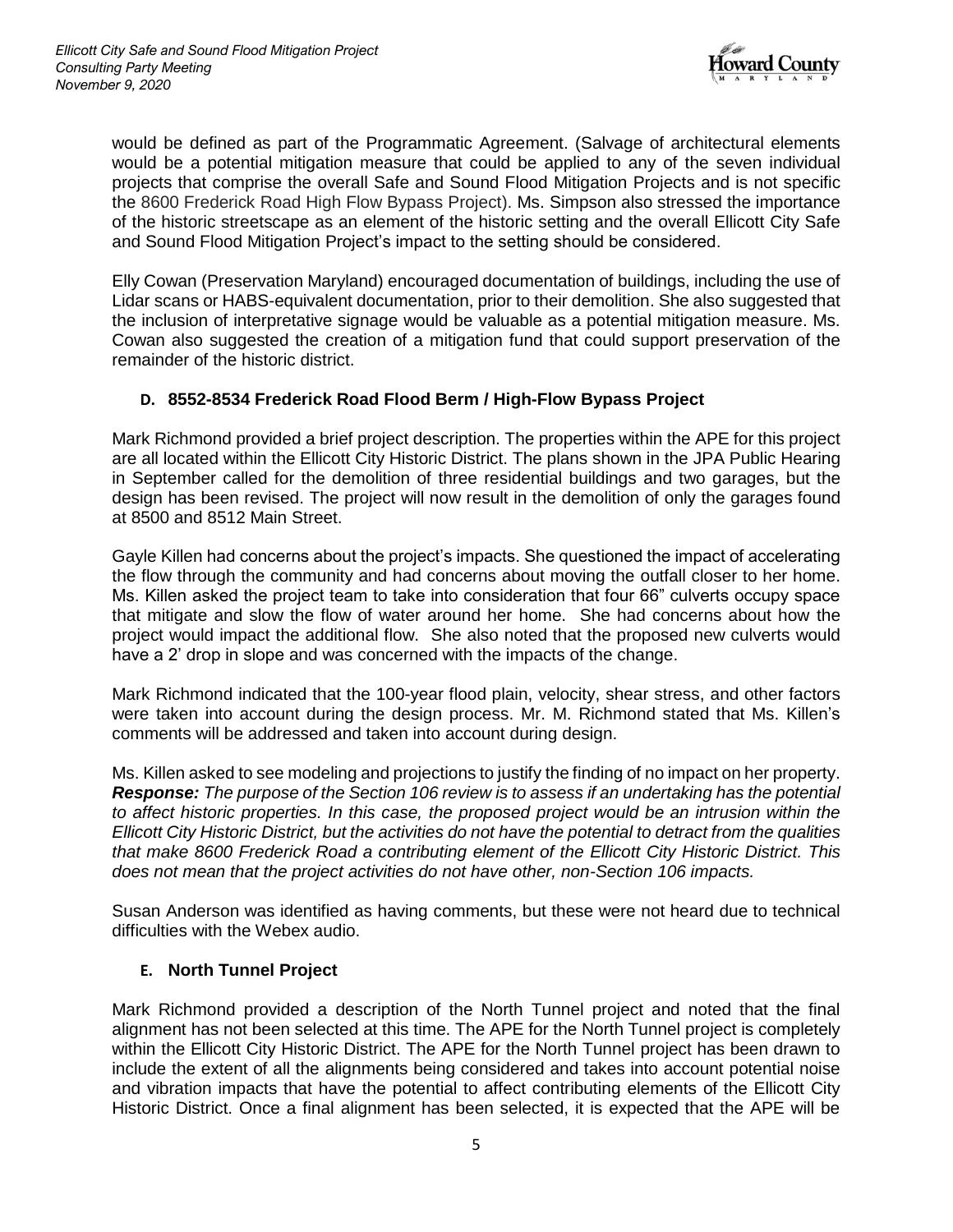

revised and reduced. At this time, no impacts can be assessed. The tables and photographs note that the effects for the project are still to be determined. Once an option is selected, further coordination with consulting parties will be undertaken.

Ron Peters (Property owner and representative for Ellicott City Partnership) had several questions about the tunnel, including the exact location of the tunnel entrance in Lot F and exit, the impact on granite bedrock, structural impacts to adjacent properties, when a final design will be determined, and the size of the tunnel in relation to construction equipment needed to build the tunnel. Mr. Peters had concerns that vibrations throughout the bedrock could cause structural issues for historic buildings. Mr. Peters also expressed concern with the potential flow of water backing up at the Main Street bridge over the Patapsco River. Mr. Peters also asked if dredging was planned. He also had concerns about water elevation differences between intersecting waterways. He suggested dredging could be done to reduce the upstream effect on buildings. Mr. Peters questioned if any studies related to sediment were being considered.

Mark Richmond stated that the tunnel is intended to generally be approximately 100' below the ground surface for most of the tunnel, except near the entrance and outfall. He indicated the tunnel would have a 15' diameter and there would be a significant vertical downturn to the tunnel almost immediately after the entrance; however, a vertical shaft was not being considered. The County is working with the tunnel consultant to select an alignment option and determine the entrance site. Mr. M. Richmond indicated that no study of dredging is currently in progress for the Patapsco River. He did note that a study is being undertaking in relation to the Tiber/Hudson Branch. Mr. Peters asked if a study had been conducted to ensure that increased water flow from the tunnel outfall would not cause flooding downstream, especially at Main Street. Mark Richmond said this is being looked at as part of the North Tunnel design effort.

Lisa Wingate (Patapsco Heritage Greenway) noted that the project has the potential to impact historic properties across the Patapsco River and questioned if Baltimore County needed to be engaged in the review process. Ms. Wingate noted that on the Baltimore County side there was an historic dam that crossed the river at that location, associated with early Ellicott Brothers industry at the Granite Hill area of Oella. She asked if historians can address the outflow and/or dredging might impacts to early dam and early industrial properties. *Response: The project team*  is aware that the NRHP listed Ellicott City Historic District extends into parts of both Howard *County (HO-78) and Baltimore County (BA-2209). The historic district in Baltimore County encompasses additional properties, including the Granite Manufacturing Company (BA-2810). The properties in Baltimore County will be assessed as part of the Section 106 process concurrent*  with the historic properties in Howard County. In addition, Baltimore County's Department of *Planning and the property owners within the APE in Baltimore County have been invited to participate in the Section 106 review as consulting parties.*

Lisa Wingate (Patapsco Heritage Greenway) asked how the consulting parties will be kept informed of the project's progress as individual projects move closer to final design. Don Bole, USACE, stated that the project team will continue to reach out to the consulting parties to keep them informed of investigations into impacts and project design. Dixie Henry and Beth Cole, Maryland Historical Trust, both added that a Programmatic Agreement will be developed that will establish procedures for how the overall project will advance. *Response: The Programmatic Agreement, to be developed in consultation between the USACE, MHT, and Howard County, will establish a process for resolving the Section 106 review. This process will include the procedures/methods of conveying project related updates and information with consulting parties.*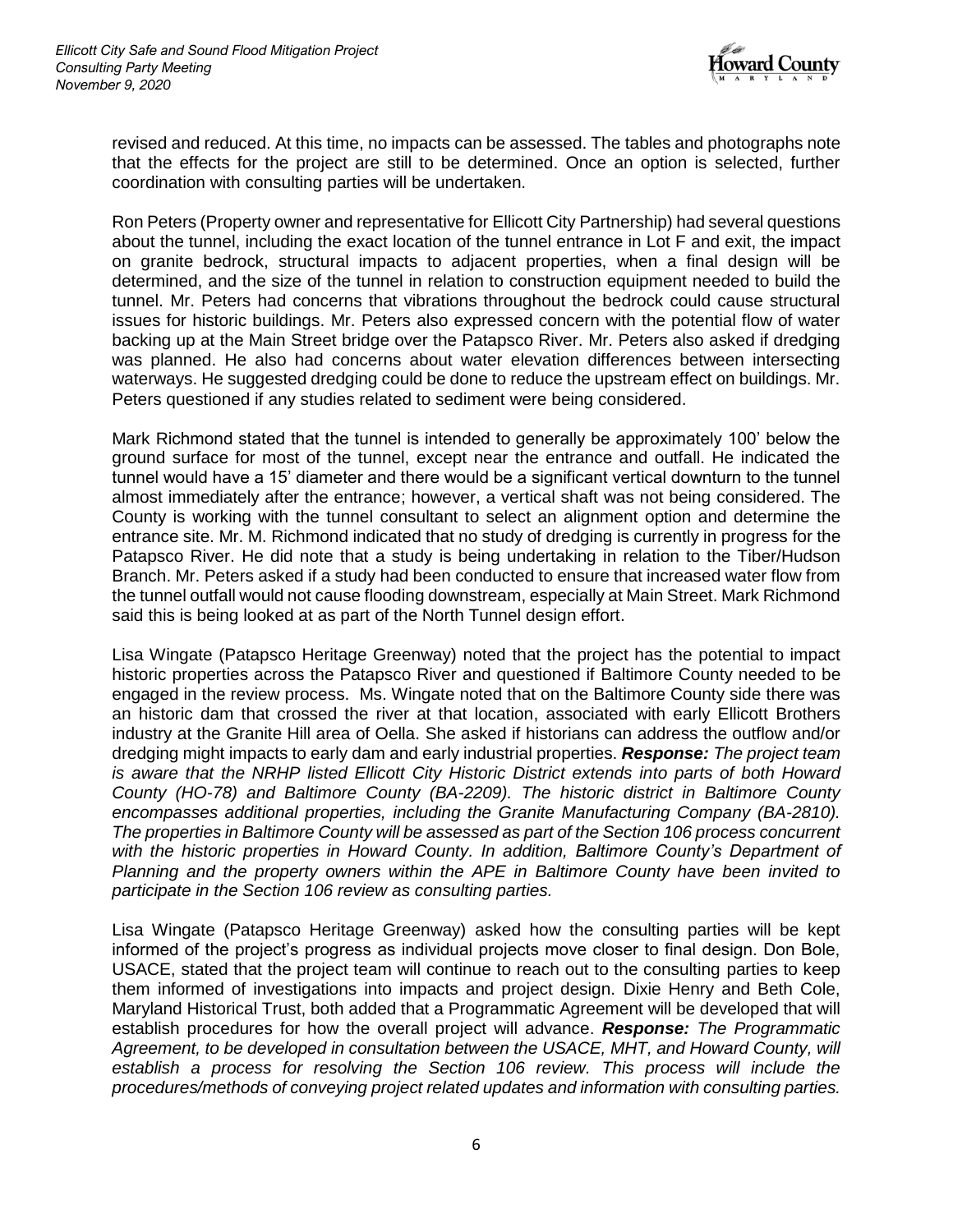

Bruce Taylor (Historic Ellicott Properties, Inc.) stated that he thought the tunnel was an exciting project that offered potential for flood mitigation. He expressed concern over the impact to the Patapsco River and its potential to be overwhelmed by increased flow. Mr. Taylor also questioned where the spoils from construction (specifically from the North Tunnel Project) would go as they could be used in town. Mr. Peters also asked if there were any thoughts concerning the creation of additional storage reservoirs or tunnels.

## **F. Lower Main Street Channel Constriction Project**

Mark Richmond provided a description of the project activities, which include the removal of the rear of five buildings and part of one building. Charles Richmond stated that all of the buildings are contributing elements of the Ellicott City Historic District. This will result in an Adverse Effect.

Bruce Taylor (Historic Ellicott Properties, Inc.) raised concerns about the timing of the projects, their initiation, and their completion. Mr. Taylor expressed concerns for the completion of upstream projects before the downstream projects, which would convey/channel additional water through the downstream/downtown area. Mr. Taylor is concerned that obstructions over the Tiber River will remain an issue before the completion of the project.

Beth Cole (MHT) requested an explanation of how the partial demolitions will affect/change the use of the buildings. Zach Hollenbeck stated that the remaining portion of each of the buildings will have some useable area/usable square footage. These will include approximately 20-25' deep floor plates (between Main Street and the northern edge of the stream channel beyond) and will be occupiable, multi-story spaces. The buildings will remain in the County domain until the completion of the flood mitigation projects. The County is planning a programming effort to determine the uses in the near future which will include community involvement. The programming of the buildings and minimization efforts by retaining a portion of the buildings will be discussed in the Programmatic Agreement.

### **G. Lower Main Street Terraced Floodplain and Maryland Avenue Culvert**

Mark Richmond provided a brief description of the Lower Main Street Terraced Floodplain Project and Maryland Avenue Culvert Project. He noted that the Maryland Avenue Culvert would consist of a large box culvert under Maryland Avenue, B&O Railway Ellicott City Station, and the CSX line. Charles Richmond noted the Terraced Floodplain project will require the demolition of four properties – 8049, 8055, 8059 and 8069 Main Street. These are contributing elements of the Ellicott City Historic District and would result in an Adverse Effect finding. The project will also require the demolition of the Tiber Alley Bridge, which is individually eligible for the National Register. The Maryland Avenue Culvert will extend under the National Register listed B&O Railway Ellicott City Station, which is also a National Historic Landmark and a contributing element of the Ellicott City Historic District. The culvert will pass beneath the turntable, but will not extend directly under any buildings. At this time, it is anticipated that the project will have a No Adverse Effect finding on the B&O Railway Ellicott City Station. It is anticipated that additional studies will need to be conducted in order to confirm any impacts.

Ron Peters (Ellicott City Partnership) noted that the Maryland Avenue Culvert Project had changed from two 10' diameter pipes to a box culvert. Mark Richmond stated that a box culvert was a better solution for hydraulic capacity and could be placed beneath the B&O Railway Ellicott City Station (and turntable) and CSX line. He said that there would be no constructability issues with a box culvert in comparison with a pipe. Mark Richmond indicated that it was hoped that the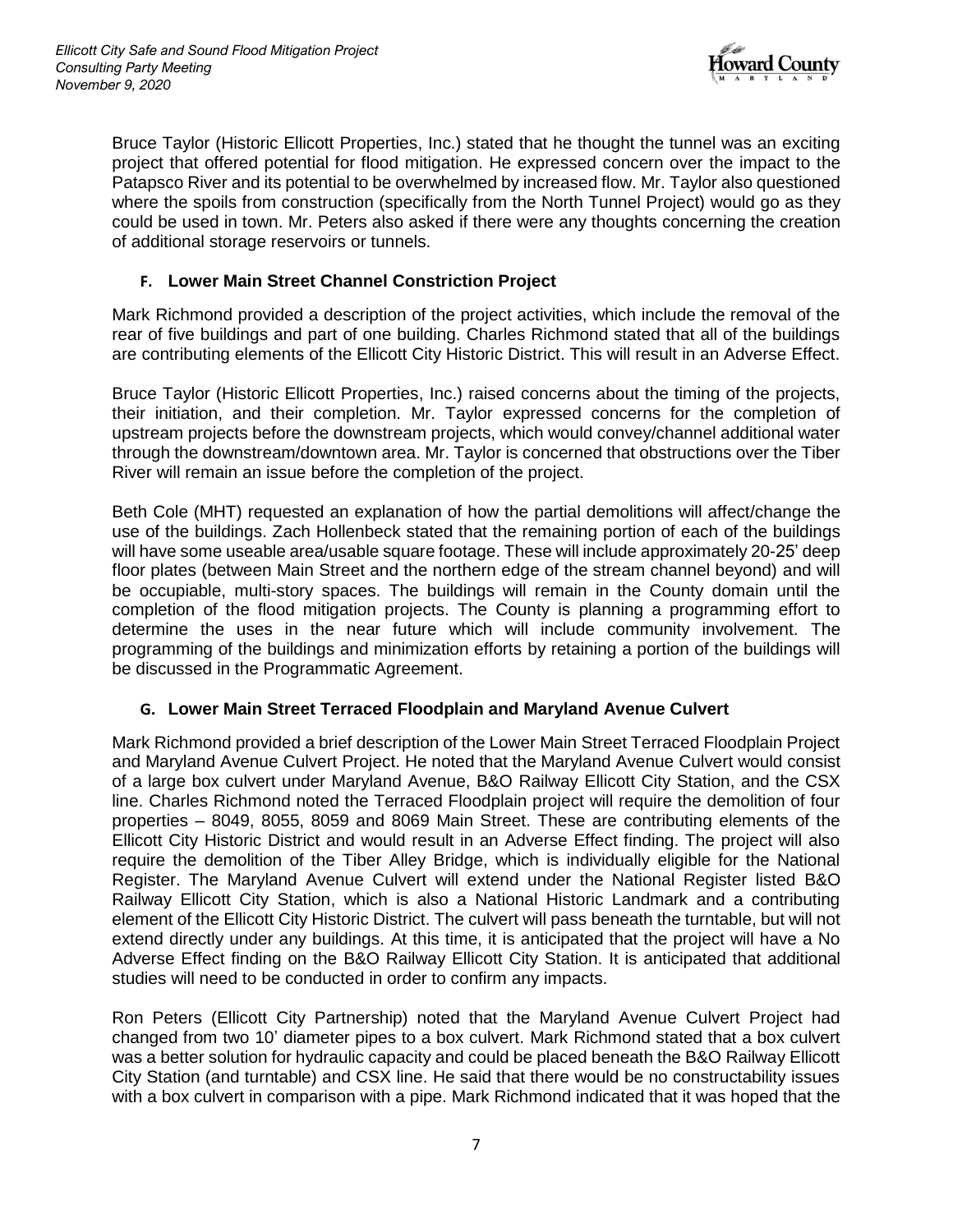

downstream projects would be completed first and that the culvert would be a safety valve for excess flood water during major storm occurrences.

Lisa Wingate (Patapsco Heritage Greenway) (via Chat) questioned the elevation of the box culvert to grade. Mark Richmond did not have that information, but indicated he would follow up.

Tara Simpson (Preservation of Howard County) suggested salvage of elements of buildings as mitigation. She noted in particular, concerns for the retention of the Easton Sons façade (8059 Main Street) and the fireplace at the Phoenix Emporium (8049 Main Street). Ms. Simpson also asked several procedural questions, including the involvement/coordination with CSX, the project order and timeline, and the potential for project-specific Consulting Party meetings.

Don Bole (USACE) stated that the Section 106 review was a living process and it should be expected that changes will occur and the applicant (Howard County) will continue to progress designs. A timeline for the completion of the review process would be difficult to provide due to the nature of the undertaking and the fact that comments will drive the process. Mr. Bole stated the project team will be considering comments provided and will work towards completing the Programmatic Agreement. He noted that there could be future consulting party meetings.

Mark Richmond stated that the County has been in contact with CSX for many months and that they supported the project. The County is waiting on technical comments from CSX.

#### **H. General Comments**

The meeting was opened up to general comments and/or the revisiting of any individual project.

Drew Roth (Howard County Historic Preservation Commission) questioned the potential impact to the B&O Turntable and why it wasn't colored purple on the project slide. Mark Richmond noted that the station would include a semi-circular portion of the structure as well. *Response: The Section 106 review will consider any potential impacts to the B&O Railway Ellicott City Station, which includes all related buildings and structures within the resource's boundary, which would include the turntable.*

Drew Roth (Howard County Historic Preservation Commission) had a number of questions about water levels and the need for the culvert. He would like data to be made available regarding water levels and incremental benefit of the project for the Historic Preservation Commission. Mark Richmond indicated that additional information will be presented to the Historic Preservation Commission at the December meeting in response to Commission advisory comments from a previous Commission meeting. Mr. Roth asked about the South Tunnel Project. Mr. M. Richmond said that the South Tunnel option had constructability and hydraulic issues that contributed to the decision to not advance the project.

Elizabeth Larney mentioned that there were issues related to a wall collapse associated with a project approximately ten years ago near the Maryland Avenue Culvert project. She suggested that if the Maryland Avenue Culvert project proceeds, efforts should be made to monitor vibration impacts to buildings in the vicinity. She added that the former Patapsco National Bank, at the intersection of St. Paul Street and Mulligan Hill Lane, had no foundation and may be susceptible to vibration impacts. The County will investigate the potential for vibration impacts.